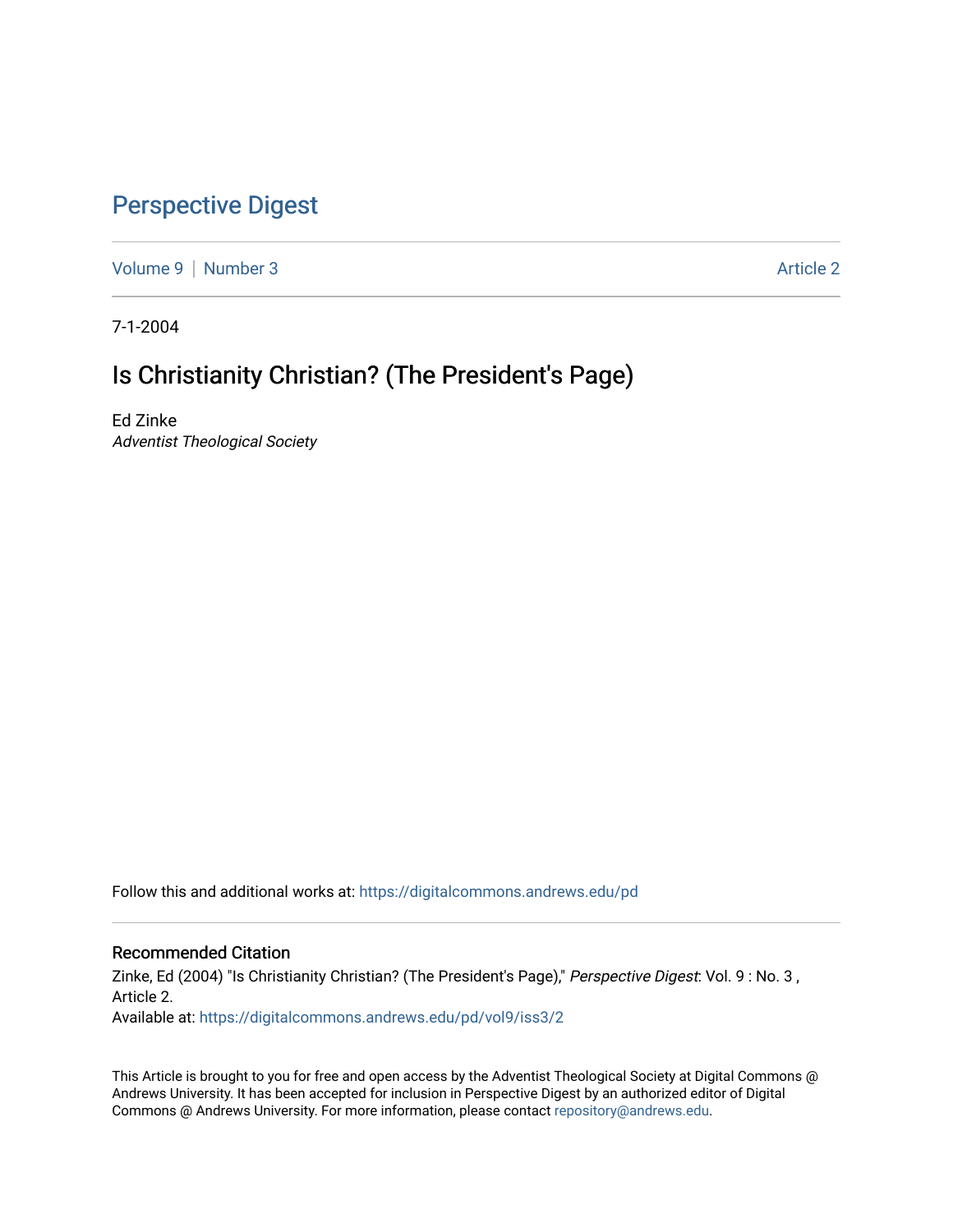Zinke: Is Christianity Christian? (The President's Page)

**T H E P R E S I D E N T ' S P A G E**



Ed Zinke\*

**CHRISTIAN2** 

IS CHRISTIANI

n the fifth century, Simeon Stylites became a dedicated Christian. Upon his

**I** conversion from paganism, he determined to understand Christianity's very essence, so that he could devote his life to it. Having sold his large inherited estate and set aside enough of the proceeds to sustain his sister, he donated the remainder to the church and committed his life to monasticism.

Withdrawing in seclusion to a cave near his native village, he sought peace of heart in meditation. As his lonely quest became known, disciples gathered, and nearby villagers crowded close to the pious monk. In order to escape the world, he moved farther into the wilderness, where he built a tower upon which to live. Determined to share his piety, his disciples erected towers around him. He responded by constructing even higher towers. According to tradition, he lived out his life on a 60-footer—sufficient, he felt, to separate himself from the world and allow uninterrupted meditation.

Did Simeon reflect the essence of Christianity? What lies at its core? What *is* Christianity?

People understand Christianity in many different ways. For some, it is a legalistic religion. Obey the laws, and you are a Christian. Keep the commandments, pay tithe (add a few extra cents for safety's sake), attend church, eat right—that's what makes Christianity Christian. Others regard Christianity as a knowledge religion. If you know that the seventh day is the Sabbath, and that it must be observed from sundown to sundown; if you know that the dead are not conscious, and that the investigative judgment started in heaven in 1844; and if you know that Christ will return soon in a literal, visible manner, then you have

*\*Dr. Ed Zinke is a past president and treasurer of the Adventist Theological Society. He is "pinch hitting" The President's Page while ATS President Jiri Moskala is on an overseas assignment.*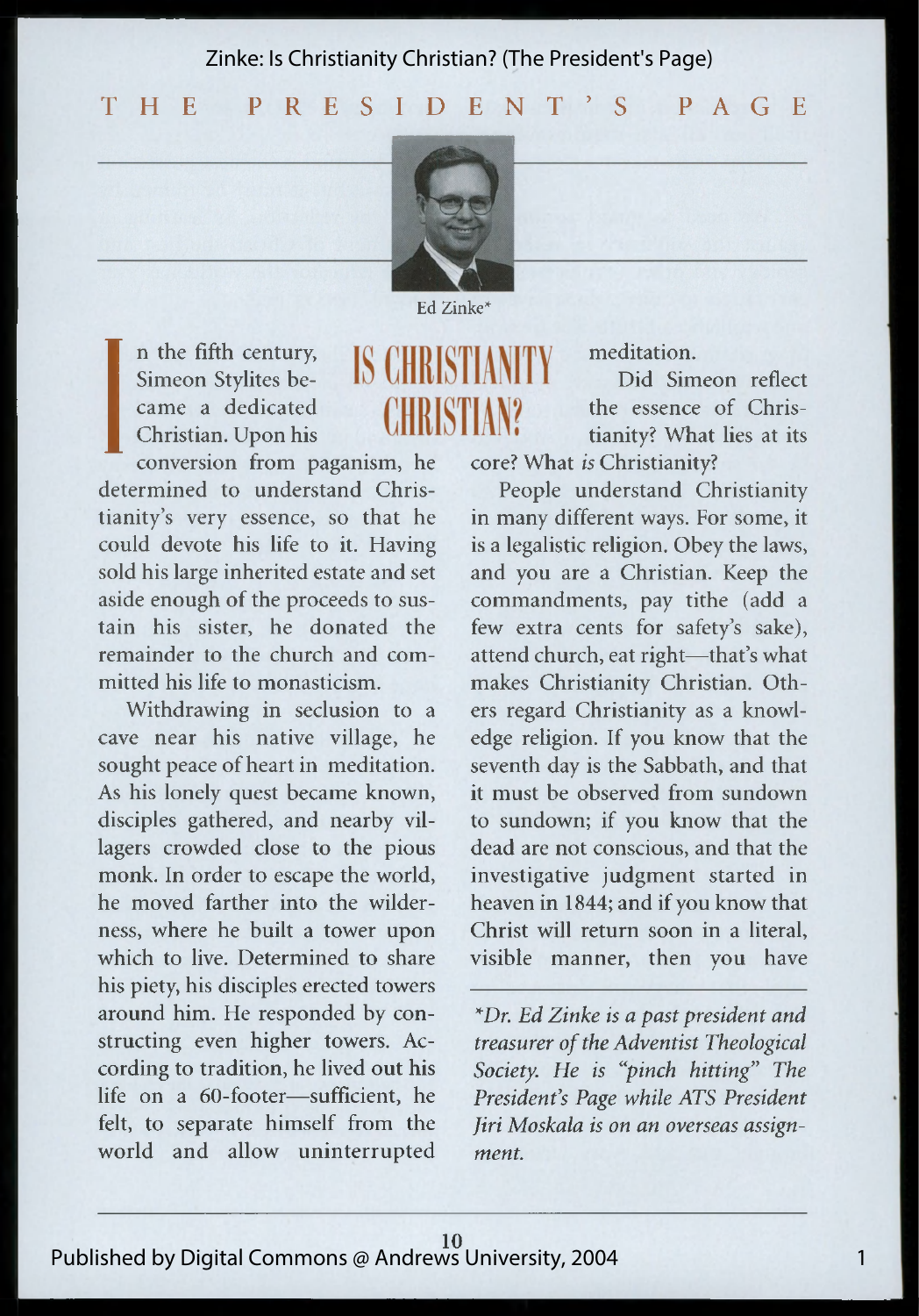achieved Christianity.

Others would see the essence of Christianity in socially correct living—giving to the poor, establishing schools, caring for the homeless, and healing the sick. And some would agree with Simeon Stylites that meditation best sums up Christianity.

These approaches demonstrate how far humanity will go in its attempt to find Christianity. Further, they illustrate how hard we will work, think, give, or meditate to make ourselves presentable to God, and thus achieve our salvation. If we can only find the right thing to do, than we can be saved and will be ready for the Second Coming.

Paul expresses concern about religion based upon human effort. In Romans 1, he reviews the status of the Gentiles who have founded their religion on human activity. The result of their human endeavor, he points out, was worship of the creature instead of the Creator. In Romans 2, Paul discussed the Jews. Despite possessing special revelation from God, they also sought salvation by works. Finally, in chapter 3, Paul concludes that all have sinned (both Gentile and Jews) and come short of God's glory (Rom. 3:8, 23). Therefore, the deeds of the law will justify no one (Rom. 2:8-18, 23).

Paul has similar concerns for religions based upon wisdom and knowledge. God will destroy the wisdom of even the wisest, for we can-

not come to know God through human wisdom (1 Cor. 1:19-25). Instead of affirming a knowledgebased approach to religion, Paul prays that all will instead experience the love of God that surpasses all other knowledge (Eph. 3:19).

Christianity is not a ladder that we may use to climb to God or a checklist of do's and don'ts on how to live. Neither can we reduce it to mediation or a list of doctrines. It is not a human philosophy at all.

#### **The Essence of Christianity**

Christ himself summarized the essence of Christianity for us. '"And this is eternal life, that they may know you, the only true God, and Jesus Christ whom You have sent'" (John 17:3, NKJV). The sum and substance of Christianity is to come to a knowledge of God and Jesus Christ. The word *knowledge* here does not refer to facts and figures, such as the distance between two cities or the substances required to produce soap or the specific parts needed to repair a car. Rather, it involves the kind of knowledge that leads to a personal relationship. The goal of salvation is to enter a full, rewarding, and mature fellowship with God and Jesus Christ.

God created us for communion with himself. The very first evening after human creation God spent in the garden in fellowship with Adam and Eve. He made us in his image be-